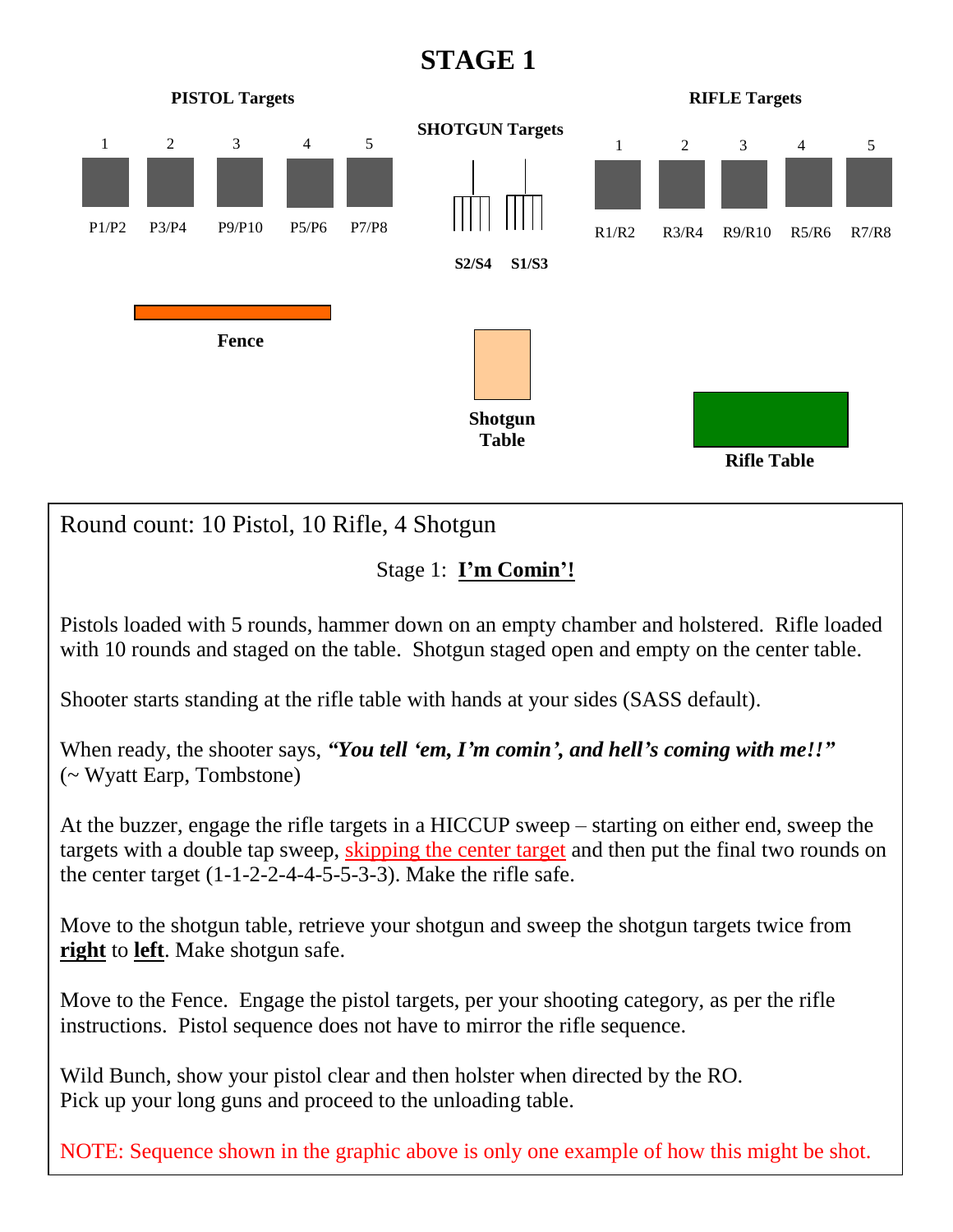## **STAGE 2**



Move to the Fence. Engage the pistol targets, per your shooting category, as per the rifle instructions. Pistol sequence does not have to mirror the rifle sequence.

Wild Bunch, show your pistol clear and then holster when directed by the RO. Pick up your long guns and proceed to the unloading table.

NOTE: Sequence shown in the graphic above is only one example of how this might be shot.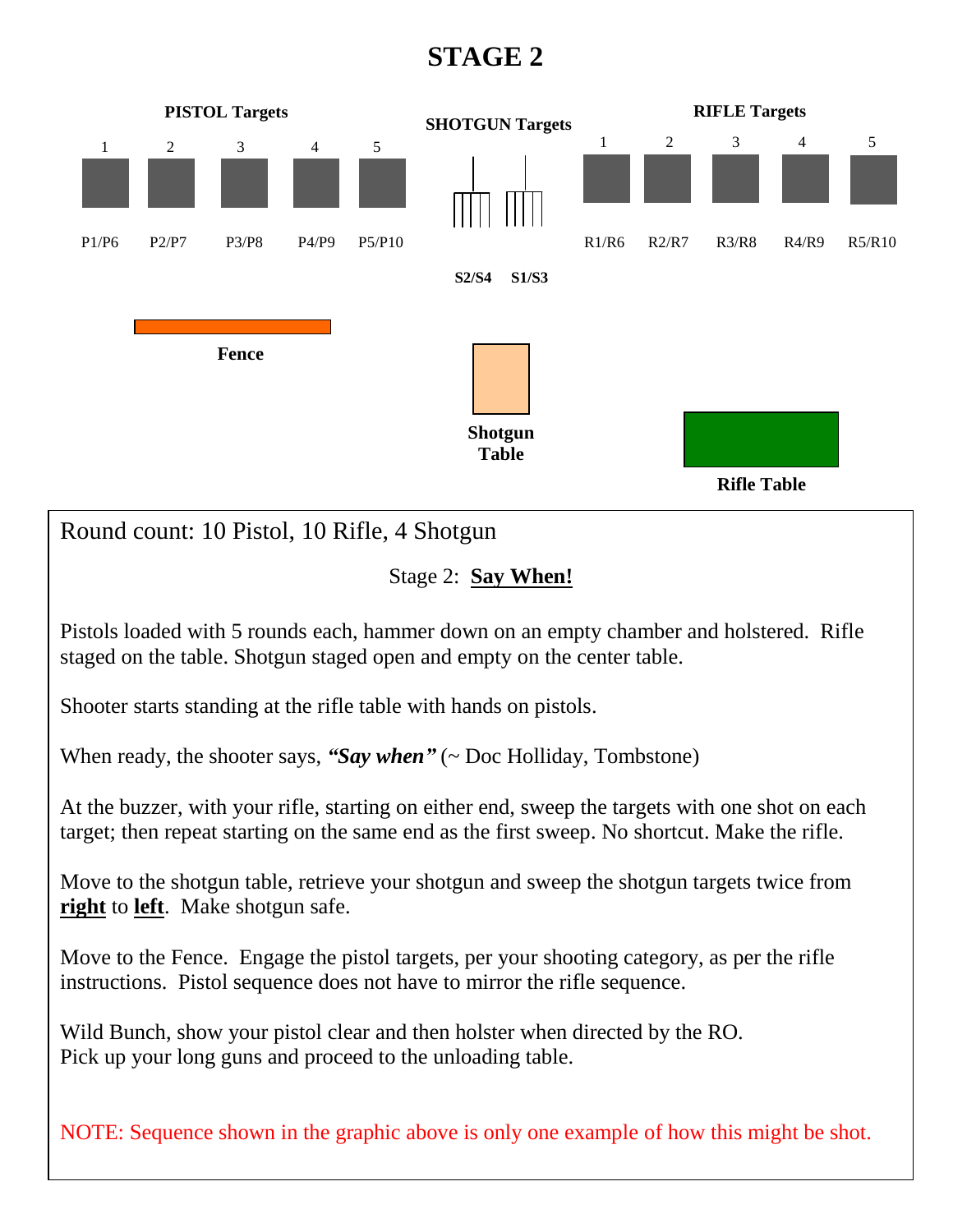